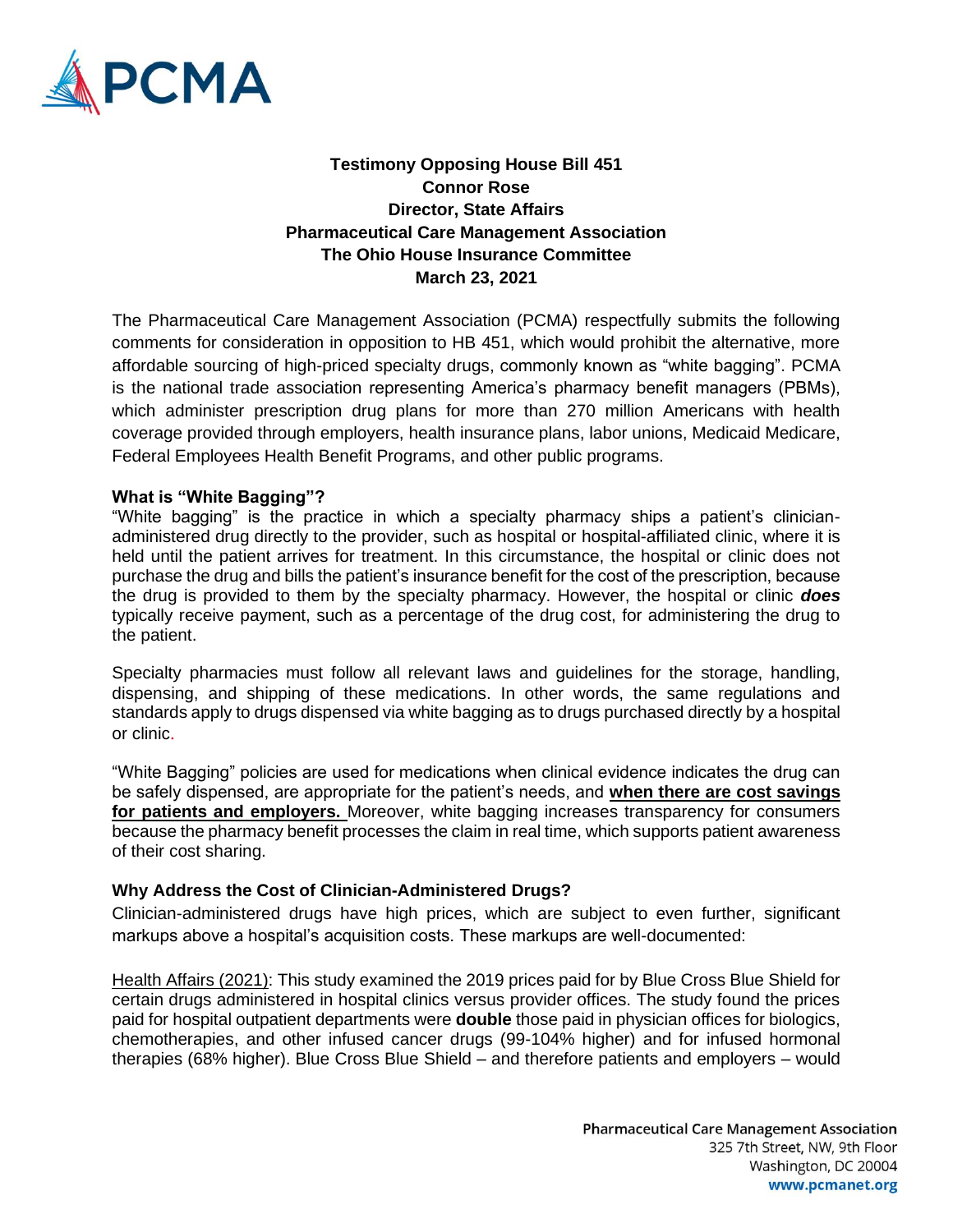

have saved **\$1.28 billion, or 26 percent of what they actually paid**, if the insurer had all patients receive their infusions in a provider's office instead of hospital clinics.

[JAMA Internal Medicine \(2021\):](https://jamanetwork.com/journals/jamainternalmedicine/article-abstract/2785833) The median negotiated prices for the 10 drugs studied ranged from **169% to 344% of the Medicare payment limit**. The largest variation in markup came from Remicade, an IV drug that treats autoimmune conditions – the median rate paid by commercial insurers at Mayo Clinic's hospital in Phoenix was more than 800% of the Medicare rate.

[AllianceBernstein \(2019\):](https://www.axios.com/hospital-charges-outpatient-drug-prices-markups-b0931c02-a254-4876-825f-4b53b38614a3.html) Depending on the drug and type of hospital, markups ranged on average from **3-7 times more** than Medicare's average sale price.

[The Moran Company \(2018\):](http://www.themorancompany.com/wp-content/uploads/2018/09/Hospital-Charges-Reimbursement-for-Medicines-August-2018.pdf) Most hospitals charge patients and insurers **more than double their acquisition cost** for medicine. The majority of hospitals markup medicines between **200- 400% on average**.

## **Shipping Safeguards for Drugs Requiring Special Handling**

While the vast majority of shipped prescriptions do not require special handling or packaging, for those that do, mail-service pharmacies use U.S. Pharmacopeia guidelines to determine handling needs and leverage proprietary software to map out the ideal packaging journey, which accounts for the acceptable temperature range, forecasted weather conditions, and destination temperatures. Proprietary software is used by PBMs to map out a delivery path for those prescriptions that must stay within a specific temperature range. Such software accounts for the acceptable temperature range for each prescription, forecasted weather conditions, and destination temperatures. Based on this information, the appropriate shipping time frame and packaging are determined specific to that prescription. For example, a mail-service pharmacy may package prescription drugs in temperature-protective coolers with gel packs to ensure that the prescriptions stay within a safe temperature range — even accounting for if the package is sitting outside for hours after delivery.

Specialty prescription drugs, including injectable drugs with special handling requirements, are usually shipped through commercial mail and shipping carriers, such as UPS and Federal Express. The same carriers that are delivering prescription drugs to hospitals. Specialty drugs requiring refrigeration are typically shipped for overnight delivery, often through common carriers other than the USPS.

The safety and efficacy of mailed prescriptions is of utmost importance and is well reflected in the level of precision and planning undertaken by mail-service pharmacies in the mailing of prescription drugs, including those with special handling requirements. The precision also reflects the needs and preferences of consumers not only for safe, high-quality products, but also to know when their prescription will be shipped and received<sup>1</sup>. For example, as required by CMS, Medicare Part D plan sponsors require their network mail-service pharmacies to provide enrollees an

 $1$  CMS, "Clarifications to the 2014 Policy on Automatic Delivery of Prescriptions" (December 12, 2013).